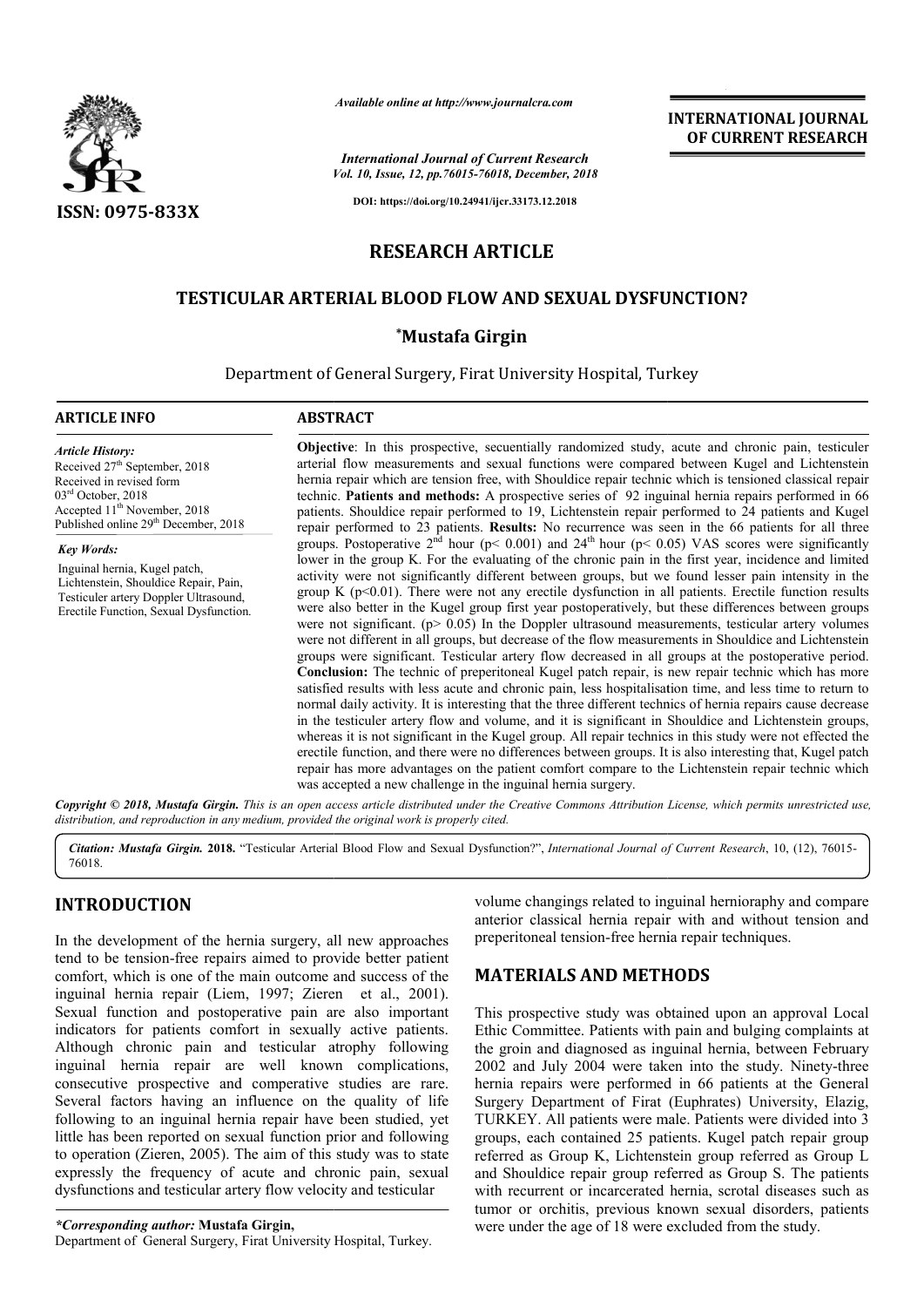The type of anesthesia for all patients was set and confirmed by the consultant staff anesthesiologist, regardless of to know type of operation planning to perform. Classical repair technique was performed as Shouldice repair (Kurzer, 1998), tension-free anterior repair as Lichtenstein repair (Lichtenstein et al., 1989; Page, 2002), or preperitoneal Kugel repair (Kugel, 1999). The duration of operation, hospitalization time and time to return to normal daily activity were recorded. Visual analogue scale (VAS) has been used for the intensity of the acute pain in patients operated under general anesthesia preoperatively, postoperative hour #2 and hour #24, whereas for patients operated under regional anesthesia, VAS was obtained 2 hours following feeling the first pain at the operative site (Rosen, 1997). The chronic pain was evaluated by a modified questionnaire (Table 1) which was presented by Bay-Nielsen et al. (2001) for testing the incidence of the chronic pain (Questionnaire a), evaluating the effect of the pain on the functions, characterizing the pain (Questionnaire b), and constituting the intensity (Questionnaire c) of the chronic pain. For questionnaires a and b; response "yes" referred as 1 point, "no" referred as 2 points. For questionnaire c, "no pain" referred as 1 point, "not important pain" referred as 2 points, "mild pain" referred as 3 points and "severe pain" referred as 4 points. These achieved scores had been used in statistical analyses.

Also for evaluating the erectile function, form of International Index of Erectile Function (IIEF) was performed preoperatively and one year following to operation (8). In according to this index; categorization of patients has been made based on this questionnaire, between 0-5 point was given for each question. 1-10 points referred as the worst dysfunction, 11-16 points referred as moderate dysfunction, 17-21 points referred as slight dysfunction and finally 22-25 points referred as no erectile dysfunction. The testicular arterial flow velocity either inguinal region or scrotal region (Vmax (cm/sec)) and volume changings  $(cm<sup>3</sup>)$  were recorded by the Doppler ultrasound measurements preoperatively, postoperative month #3, month #6, and month #12. Doppler ultrasonographic measurements had been performed by blind ultrasonographist who did not know operative procedure. The preoperative measurements for patients with bilateral hernia and non-operative site results for patients with unilateral hernia, served as controls. The statistical analysis was carried out using Statistical Package for the Social Sciences (SPSS) for Windows, version 9.01 (SPSS®, Chicago, Illinois, USA). The comparison of the groups was performed using the Variance analyze and Duncan Multiple Range tests, and paired t test was performed to compare preoperative and postoperative measures; p< 0.05 was considered as significant.

#### **RESULTS**

Since patients which disclaimed to continue the study, or did not continue to controls were excluded from the study (2 patients from Group K, 1 patient from Group L, and 6 patients from Group S). Thus, 35 Kugel repair, 33 Lichtenstein repair, and 25 Shouldice repairs, in total number of 93 repairs were performed to 66 patients. The operations were carried out under general anaesthesia in 48 cases (72%), epidural an aesthesia in 15 cases (22%), and spinal anaesthesia in 3 cases (4%) of total 66 cases in order to staff anestesiologists preferences. The characteristics of the treated patients are presented in Table 2. The mean age was 43,35±2.13 years in Group K,  $50,58\pm2.18$  years in Group L, and  $40,95\pm3.32$  years

in Group S. Group L had an older mean age  $(p<0.05)$ . The body mass index (BMI), and follow-up period were same in each groups. The average hospitalization time was 1.17 days in Group K, 1.92 days in Group L, 2.68 days in Group S  $(p<0.001)$ . Time to return to normal daily activity was 5.4 days in Group K, 7.1 days in Group L, and 8.4 days in Group S  $(p<0.001)$ .

**Acute pain:** No differences were noticed for preoperative VAS scores between groups (p>0.05), but the scores in the Group K were significantly lower 2 hours and 24 hours following onset of pain and following operation  $(p<0.05)$ . In addition, when the preoperative results served as control and postoperative hour #24 scores compared between groups, only Group K did have lower VAS scores ( $p<0.05$ ). These scores were higher in other two groups. VAS scores with statistical evaluations are presented in Table 3. Bilaterality of groin hernia was considered, postoperative hour #24 scores interestingly were lower in patients with bilateral inguinal hernia  $(3.11 \pm 1.52 \text{ vs } 2.1 \pm 1.63, \text{ p=0.023}).$  While distinction about operation type was made, there were no differences between groups  $(p>0.05)$ .

**Chronic Pain Questionnaire Results:** The Questionnaire-a was evaluating the incidence of chronic pain. 4 patients (17%) in Group K, 4 patients (16%) in Group L, and 5 patients ( 26%) in Group S including total 13 patiens (20%) reported having a pain in the area of the hernia within the last month one year following to operation. The differences for presence of chronic groin pain between three groups were not significant. The evaluating of the questionnaire-b showed that, impairment of daily activities due to pain was fewer one year following to all kind of operations; but there were no significantly differences between groups. Questionnaire-c was aimed to determine the level of chronic pain. The avarage intensity of the pain in total number of patients and also in each groups one year following to herniorraphy was changed moderate to slight pain significantly when was compared with the pain prior to operation  $(p<0.001)$ . The comparison between three groups showed that, this diminish of the intensity of chronic pain was significantly less after Kugel repair  $(p<0.01)$ Results of Questionnaires a, b, c are shown in the Table 4. The most frequent pain identifier used prior to operation in all groups was 'constricting' (39.4 %); 'tender' (24.2 %) and 'slight' (21.2 %) were the most used identifier one year following to operation.

**Doppler Ultrasound Measurements:**The measurements of either operative site or non-operative site of the Doppler measurements in all groups were not statistically different (p>0.05). However, preoperative vs each postoperative Doppler measurements of testicular volume and blood flow velocity of the spermatic artery were less effected in Group K. It means inguinal blood flow changings in postoperative year #1, significantly less influenced in Group K compared to other herniorraphies, whereas in Group L; forementioned velocity of these flows were significantly lower in postoperative month #3 and year #1. Similarly, inguinal and testicular blood flow measurements were also significantly less in Group S in postoperative month #3, month #6 and year #1 ( $p<0.05$ ). (Table 5). Testicular volume measurements of all groups were not different at the operating site in all patients  $(p>0.05)$ 

**Erectile Function:** There was not any erectile dysfunction in all patients prior to and also following to operation. There were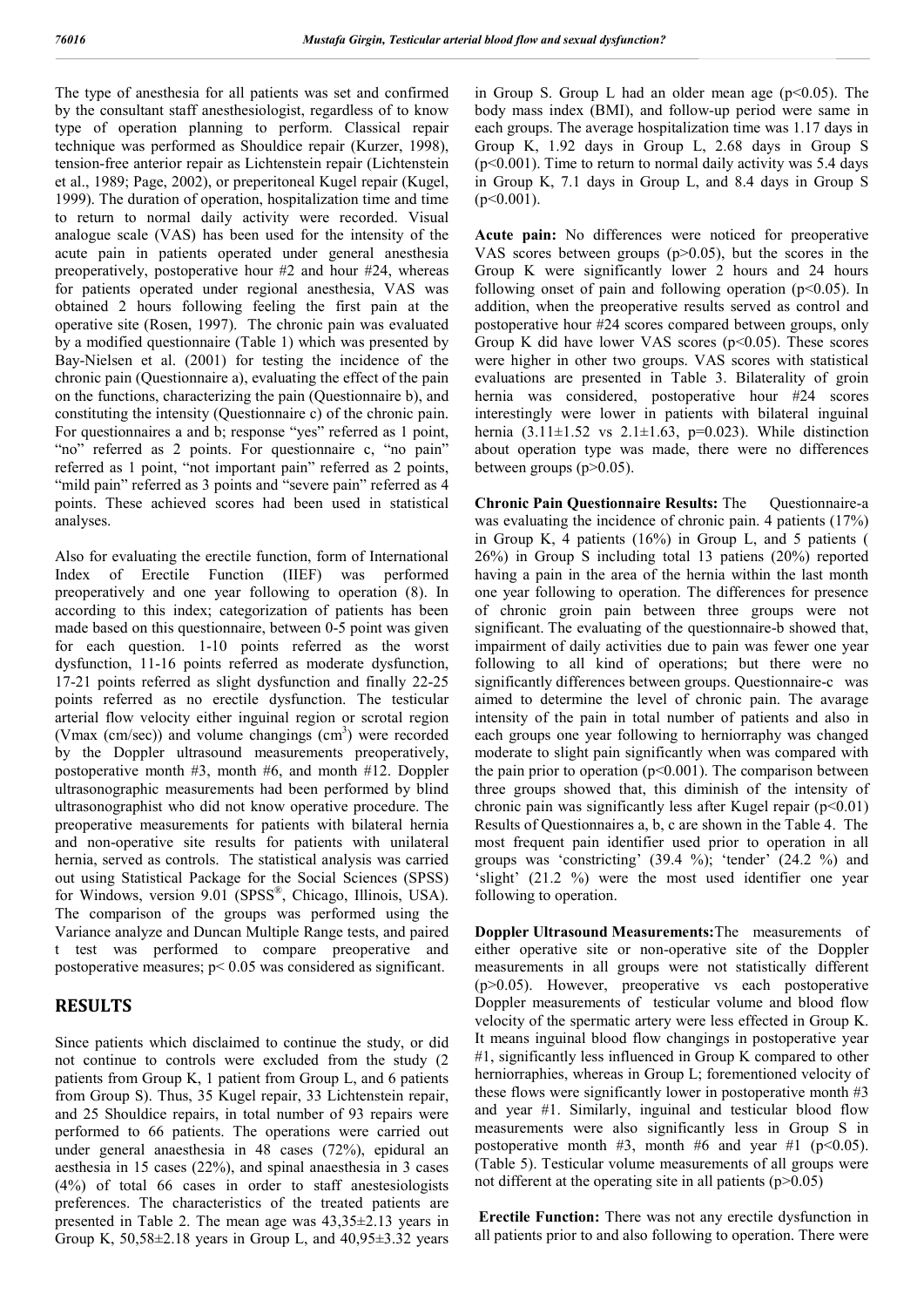no significantly differences of erectile function scoring results in total number of patients preoperative versus postoperative scoring  $(p>0.05)$ . When the scoring of the erectile function considered for each group, the Group K did have a significantly higher points ( $p<0.05$ ), Group L preoperative and postoperative scores were similar  $(p>0.05)$ , and Group S had minimal lower points which are not significant (p>0.05) (Table 6).

### **DISCUSSION**

One of the most important indicators conducting to success of inguinal hernia repair is recurrence rate. While almost perfect results have been reached on recurrence rate following the current hernia surgery, patient comfort has been became an important factor (Hawn, 2006). Therefore success of different techniques have been evaluated and compared with patient comfort. It is well known that acute and chronic pain can be seen following hernia surgery. But exact prevalance and reason of these phenomennon, duration and social results of this pain are not fully understood (Bay-Nielsen, 2001). As far as we know, the evaluation of acute and chronic pain status, daily activity restrictions which reflect patient comfort, testicular volume, erectile dysfunction and testicular artery volume changings which reflect sexually dysfunctions are not well studied in the English Literature yet. Therefore this prospective study was designed to compare forementioned functions following three different inguinal hernia repair techniques.

The best method to measure acute pain is generally performed "Visual Analog Scale" (VAS). In large series, early pain status has been evaluated by VAS following repairment. Lau and Lee (Lau, 2001) advocated that this pain was not related to technique, gender, hernia anatomy and postoperative morbidity, but only related to the age of patients. Similarly, in our study, Group S with less mean age did have higher pain scores. But in contrast to that study, Group L with higher mean age, did have higher pain scores than the Group K. Significant differences were noticed on acute pain scores between groups, and this was realised between different repair techniques and not within mean ages. Many of studies emphasized that tension-free techniques existed with less pain than the tensioned ones. Moreover, preperitoneal approaches carried with less pain than the anterior approaches (Zieren, 1998; Ducic et al., 2004). In the literature, it has been published that following laparoscopic repairment of inguinal hernia, patients did have less acute pain than the other different repairments i.e. Shouldice method (Zieren et al., 1998; Bessell et al., 1996; Wright et al., 1996; Tschudi et al., 1996). However, Paganini et al (20) compared laparoscopic repair with open anterior tension-free techniques, and they did not find any difference of the VAS scores at 6, 9, 24 hours and 7 days following to operation. In fact, they interestingly found higher pain scores in laparoscopic arm 48 hours following to operation. In according to hydrostatic pressure principles, mesh placement to the preperitoneal space represents more physiologic approaches in the inguinal hernia surgery (i.e. Stoppa and Fruchaud) (Klosterhalfen et al., 1998). This perspective has been an idea to Kugel for his original though, novel, tension free, sutureless preperitoneal hernia repairment technique and it has been more popular since first published (Kugel, 1999). In our study it has been stated that minimally invazive, tensionfree, preperitoneal Kugel repair with small incision was found to have a lower acute pain scores compared to Lichtenstein and Shouldice repairs, as reported before (Reddy et al., 2005).

There is an increasing thought about the cause of chronic pain and why preperitoneal approaches i.e. Kugel repair, laparoscopic repair appear to be superior to anterior approaches (Ducic, 2004). The injury of the ilioinguinal, iliohypogastric or genitofemoral nerves is the main possibly responsible cause of chronic pain (Bay-Nielsen et al., 2001; Collaboration, 2009). Amid PK from Lichtenstein Hernia Institute, suggested triple cut off forementioned nerves at onestage surgical procedure for prevention chronic pain following inguinal hernia repairment (Amid, 2004). In this study it was noticed that the incidence of chronic pain and daily activity limitations at one year following to surgery were similar in patients considered, while the intensity of pain considered, Group K was superior than others. In this study, the pain following surgery was evaluated with all subjective characteristics, not only with VAS. Chronic pain (presents, characteristics and related to fall behind to social activity) has been reviewed by Bay-Nielsen et al. in large numbered evaluation (Bay-Nielsen, 2001). But forenamed study was considered only Lichtenstein technique and not related to distinguish for different hernia repairment techniques. Therefore we strongly believe that presented study can cover demand about the gap of this work. Mc Cormack, one of the members of EU Hernia Trialists Collaboration, also stated in according to their meta-analysis, less persisting pain was noticed following prepreitoneal laparoscopic repair (22). Alfieri et al. emphasized in their multicenter study of 973 cases, that identification and preservation of ilioinguinal, iliohypogastric and genital branches of genitofemoral nerves during open inguinal hernia repair reduce chronic incapacitating groin pain. These findings can possibly support that preperitoneal approaches i.e. Kugel or laparoscopic interventions which have minimally risk of damage for forementioned nerves, are superior that other conventional techniques. Our results are compatible to previous studies that chronic pain was found to be significantly less in Group K, most probably due to this reason.

The quality of life (QOL) current criteria is to assess the success and the evaluation following surgical or medical treatment modalities. While wound healing and pain well studied following hernia surgery in previous articles, sexual dysfunction which is another parameter of QOL, was not taken into consideration adequately. During surgery; direct trauma to the spermatic cord and its components can cause either reversible (i.e. hematoma, seroma and orchitis), or irreversible (testicular atrophy and oligospermia etc.) damage. Zieren et al found no evidence for a significant impairment of the cord structures and the sexual function after inguinal hernia repair in the *"plug and patch technique"* (Zieren, 2001). Aasvang from Denmark recently reported that about 3% of younger male patients with a previous inguinal herniorraphy suffered from pain during sexual activity and subsequent sexual dysfunction. Author also emphasized that intraoperative nerve damage were most likely responsible factor (Aasvang, 2006). In this large numbered study, however, there was no distinction about operative techniques again. In our study different operative techniques have been evaluated and compared for to diminish on sexual functions. Therefore, our study can also cover this gap again since the similar questionnaires were performed in this study. In our study, no changings were noted about testicular volume. Although there were some differences on testicular arterial flow velocity, there was no sexual dysfunction among patients following groin hernia repair.